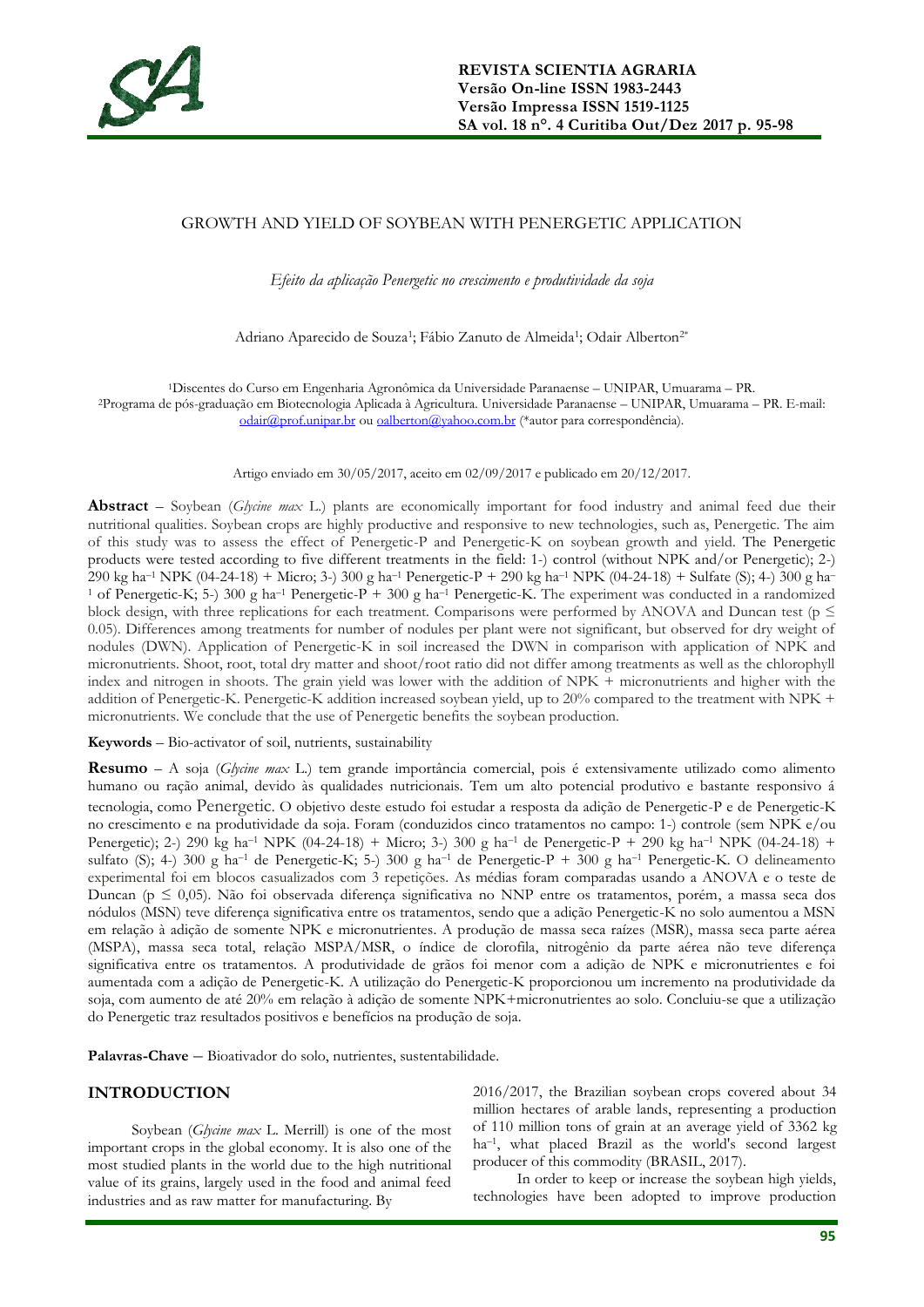

systems. They include soil management, breeding techniques, biological control, biological nitrogen fixation, integrated pest and disease management and the use of soil bio-activators, as the Penergetic technology (BRITO et al., 2012).

Penergetic technics allows the transference of active processes from a source substance to a carrier substance. Such active processes intensify and accelerate biological activities in soil cropping systems and in plant photosynthesis (BRITO et al.*,* 2012). The Penergetic technology doesn't replace macro and micro fertilization but complements the nutrition required by the soybean crop by improving the uptake of nutrients immobilized in soils. The Penergetic technology accelerates the organic matter mineralization, making available on soil solution those nutrients previously immobilized on organic matter (NASCENTE & COBUCCI, 2014; PENERGETIC, 2016).

Penergetic-K is a soil bio-activator that triggers mineralization and metabolism of the soil biomass. It accelerates the organic matter decomposition, increasing the availability of nutrients for achieving more productive and sustainable agroecosystems (BRITO et al.*,* 2012). Penergetic-P is a plant bio-activator with effect on the photosynthetic process, enabling an extra energy for a highly-efficient photosynthesis (BRITO et al., 2012; PENERGETIC, 2016). The Penergetic technology combines products that activate the soil biomass to make phosphorous available to plants.

Appropriate mineral nutrition obtained from good farming practices of soil management and fertilization is essential to make high yields in economically viable way. Soybean is one of the Brazilian crops that better adapt to no tillage (NT) systems. Highly efficient in biological nitrogen fixation (BNF), the soybean also composes systems of rotation and integration between crop and livestock (HUNGRIA et al., 2015).

Farming activities are subjected to climate variations, the main reason for farmers not attaining the maximum yield potential of their crops (OLIVEIRA et al., 2013). According to Neumaier et al. (2000), long drought periods followed by water shortage reduce the plant height, the relative growth rate, the leaf area index and the photosynthesis rate. On this way, it is expected a reduced grain production, as a result of slower metabolism.

Phosphate fertilizers are applied in large amounts in Brazilian soils, although the P uptake rate by crops is lower than those of nitrogen and potassium. This is because phosphorous is strongly fixed at clays; thus the efficiency of phosphorus fertilization is low, especially in those high acidity conditions in which Brazilian soils are found (FAQUIN, 1994).

The aim of this study was to assess the effect of Penergetic-P and Penergetic-K on soybean growth and yield.

# **MATERIAL AND METHODS**

The study was carried out in the São João ranch, at the Rancho Alegre D'Oeste city, Paraná, Brazil; at coordinates S 24°21'243' and WO 53°00'117' and at 455 m

altitude. The soil type was Dystrophic Red Latosol (Embrapa, 2013) of clay texture (60% clay), typically found in slightly flat topography. The chemical and physical analysis of soil was taken by the *Santa Rita Mamborê* laboratory (Table 1), in Paraná, Brazil.

The experiment was conducted at open field conditions, in a complete randomized block design with five treatments and three replications (blocks). Experimental unit was scaled to 4.05 m wide and 5 m long, totaling 20.25 m<sup>2</sup> each. BRS-284 was the conventional variety used in notillage system on oat straw. Plant density was 26 m-2 and the spacing between rows was 0.45 m, totalizing a population of 260,000 plants ha-1 . All seeds were treated with fungicide and insecticide and inoculated with *Bradyrhizobium* before sowing, as technical recommendations for this crop.

Penergetic products were applied according to five different treatments: 1-) control (without fertilizer NPK and/or Penergetic); 2-) 290 kg ha–<sup>1</sup> NPK (04-24-18) + Micro; 3-) 300 g ha<sup>-1</sup> Penergetic-P + 290 kg ha<sup>-1</sup> NPK (04-24-18) + Sulfate (S); 4-) 300 g ha–<sup>1</sup> of Penergetic-K; 5-) 300 g ha<sup>-1</sup> Penergetic-P + 300 g ha<sup>-1</sup> Penergetic-K.

Penergetic-K was applied in post-sowing and the Penergetic-P was divided into three foliar applications, made with a backpack sprayer. The pest and disease control was made in all treatments as required. The experiment lasted 125 days, referring to the cycle of the BRS-284 variety.

At the 45th day post emergence, chlorophyll index was measured at morning. Indirect measure of the chlorophyll values were carried out by a portable chlorophyll meter (ClorofiLOG® CFL 1030), operating according to the manufacturer's instructions (FALKER, 2008).

Chlorophyll index of 5 completely developed leaves per plant was taken for each treatment, in a randomized way. In sequence, plants were harvested and sectioned into shoot and root. Plant heights (cm) were obtained with a tape measure and then plants were dried in an oven at 65°C until constant weight. Then, plant parts were weighted in a semi-analytical balance to determine the dry weight of nodules (DWN), root (DWR), shoot (DWS) and total (DWT). Number of nodules (NN) was also determined.

Subsequently, shoot was ground to determine the level of N in the shoot (NS) with sulfuric acid digestion, followed by distillation according to the Kjeldahl method, as described by Silva (2009).

Plants were harvested for grain yield estimation, 120 days after sowing. The material surrounding 1 m<sup>2</sup> of each plot was discarded in order to avoid interference among treatments in the analysis. Ten plants were harvested per treatment. Among them, three to four plants were collected per block. Then, the number of pods per plant (NPP) was counted and averaged by treatment to estimate the grain yield, from the manually threshed pods.

The estimate grain yield (sacks ha<sup>-1</sup>) was obtained by the average grain weight of 10 plants multiplied by the number of plants per hectare.

Data were subjected to ANOVA and means were compared by Duncan test  $(p \le 0.05)$ , using the SPSS software version 22.0 for Windows (SPSS Inc., Chicago, IL, USA).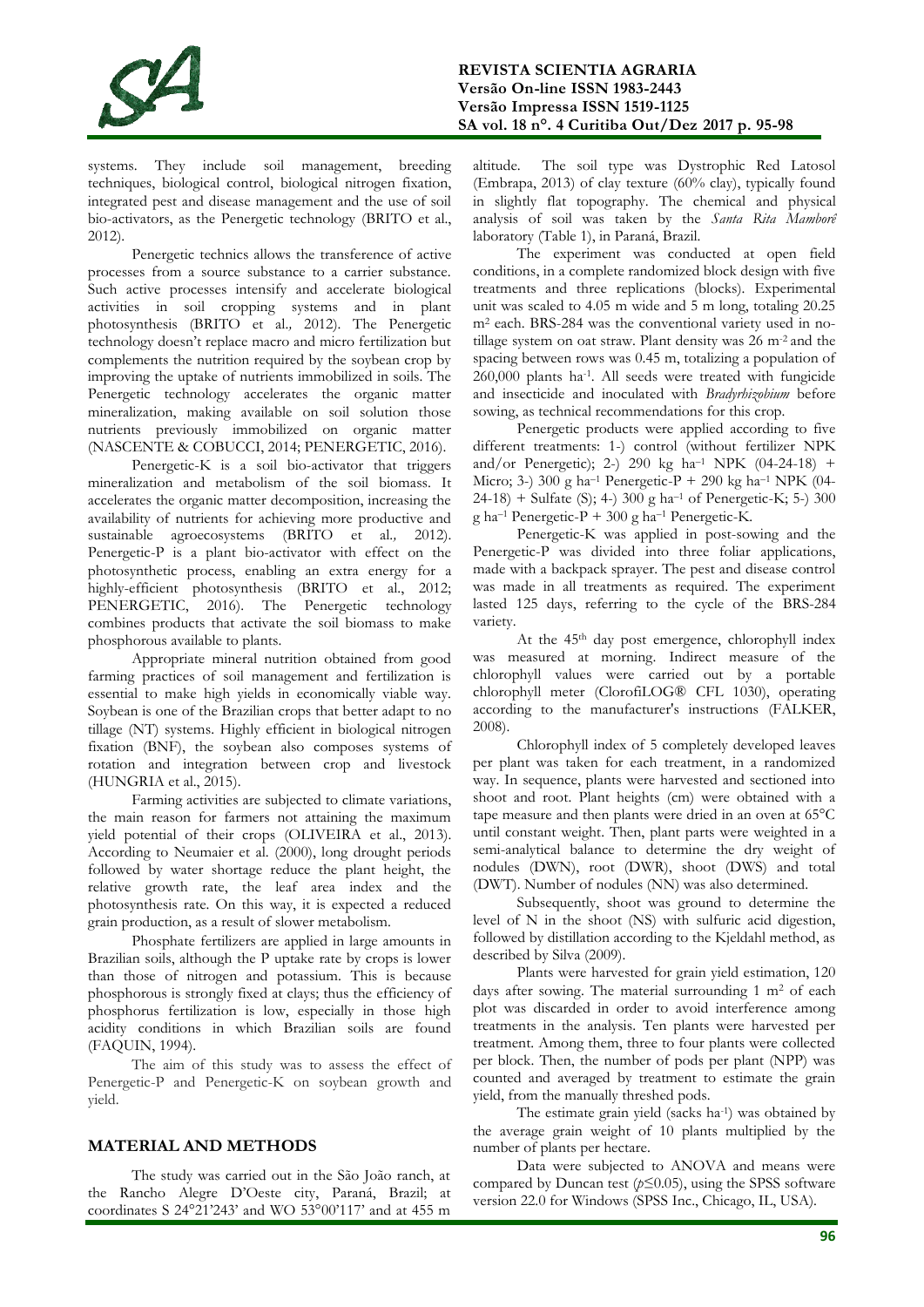

## **RESULTS AND DISCUSSION**

those indicated by the manual of soybean fertilization and liming, stated for Paraná, Brazil (SBCS/NEAR, 2017).

Nutrient levels observed in this study followed the levels recommended for the soybean crop (Table1), with exception of potassium (K) that presented levels lower than

**Table 1. Chemical and physical properties of the soil in the experimental area.**

| (CaCl <sub>2</sub> )<br>$mg \, dm^{-3}$ g dm <sup>-3</sup><br>3.57<br>12.49 71.57<br>20.0<br>5.60<br>0.58<br>8.95<br>20.0<br>23.48<br>2.95<br>$0.00^{\circ}$<br>4.96 | pH | ЭM | $Al^{3+}$ | $H^+ + Al^{3+}$ | $Ca^{2+}$ | $Mg^{2+}$ | $K^+$ | CEC | V | Sand | Silt | Clay |
|----------------------------------------------------------------------------------------------------------------------------------------------------------------------|----|----|-----------|-----------------|-----------|-----------|-------|-----|---|------|------|------|
|                                                                                                                                                                      |    |    |           |                 |           |           |       |     |   |      |      |      |
|                                                                                                                                                                      |    |    |           |                 |           |           |       |     |   |      |      | 60.0 |

\* Methods: P and K extracted by Mehlich-I; Ca. Mg and Al - extracted by KCl 1 mol L-1; OM (organic matter) - dichromate / colorimetric; CEC = cation exchange capacity;  $V =$  Base saturation.

Differences were not significant among treatments for NN. However, they were for DWN (Table 2). Application of Penergetic-K in soil increased the DWN in comparison with the application of NPK and micronutrients (Table 2). Penergetic-K increases nutrient availability in soils, via biological activation. Thus, accelerates mineralization of organic matter and delivers previously unavailable macronutrients (N, P and K) to soil solution (BRITO et al., 2012; PENERGETIC, 2016). The application of NPK decreased DWN and as a result, probably affected the BNF. According to Hungria et al. (2015), the use of nitrogen fertilization in *fabaceae* has

adverse effect on the BNF, by decreasing availability of  $O<sub>2</sub>$ for nodular respiration, reducing DWN. This could be the case in the present study.

DWR, DWS, DWT and the DWR/DWS ratio did not differ among treatments (Table 2), as well as chlorophyll index, level of N in shoots (NS) and number of pods per plant (NPP) (Table 3).

Plant heights were lower in control treatment (Table 3). It indicates that addition of Penergetic and/or NPK for growing soybean plants alters the yield at the end of the crop cycle.

**Table 2. Values of P** in ANOVA\* of number of nodules (NN), dry weight of nodules (DWN  $-$  g), dry weight of root (DWR  $$ **g), dry weight of shoot (DWS – g), total dry weight (DWT – g) and DWS/DWR ratio.**

|                   | ,,,,           |                    |                 |                  |                  |                 |
|-------------------|----------------|--------------------|-----------------|------------------|------------------|-----------------|
| <b>Treatments</b> | NΝ             | ЭWN                | DWR.            | DWS              | <b>DWT</b>       | DWS/DWR         |
| $1 -$ Control     | $38.0 \pm 5.2$ | $0.23 \pm 0.03$ ab | $1.87 \pm 0.21$ | $12.14 \pm 1.31$ | $14.02 \pm 1.50$ | $6.76 \pm 0.38$ |
| 2 – NPKmicro      | $36.2 \pm 4.3$ | $0.17 \pm 0.02 b$  | $1.84 \pm 0.16$ | $12.64 \pm 1.11$ | $14.47 \pm 1.26$ | $6.91 \pm 0.20$ |
| 3 – PePNPKMicro   | $35.6 \pm 2.3$ | $0.21 \pm 0.02$ ab | $2.04 \pm 0.15$ | $13.35 \pm 1.13$ | $15.39 \pm 1.27$ | $6.52 \pm 0.25$ |
| $4 - PeK$         | $45.2 \pm 5.2$ | $0.28 \pm 0.02a$   | $1.94 \pm 0.14$ | $12.71 \pm 1.05$ | $14.65 \pm 1.18$ | $6.54 \pm 0.26$ |
| $5 - PePK$        | $47.4 \pm 5.4$ | $0.23 \pm 0.03$ ab | $1.82 \pm 0.15$ | $12.79 \pm 0.64$ | $14.61 \pm 0.77$ | $7.22 \pm 0.30$ |
| Values of P       | 0.262          | 0.046              | 0.870.          | 0.956            | 0.955            | 0.390           |

1-) control (without NPK and/or Penergetic); 2-) 290 kg ha–<sup>1</sup> NPK (04-24-18) + Micro; 3-) 300 g ha–<sup>1</sup> Penergetic-P + 290 kg ha–<sup>1</sup> NPK (04-24-18) + Sulfate (S); 4-) 300 g ha<sup>-1</sup> of Penergetic-K; 5-) 300 g ha<sup>-1</sup> Penergetic-P + 300 g ha<sup>-1</sup> Penergetic-K.

\*Mean values (n = 10  $\pm$  standard error); different letters in the same column differ significantly by the Duncan test ( $p \le 0.05$ ).

Grain weight per plant (GWP) and grain yield were lower for treatments with NPK and micronutrients and higher for Penergetic-K treatments (Table 3). The same was observed for the DWN (Table 2), demonstrating the importance of BNF to increase grain yield. Inoculation with *Bradyrhizobium* is essential to soybean. The efficiency of these bacteria has enabled high grain yields without relying on mineral nitrogen (ALVES et al., 2003; HUNGRIA et al., 2015). Phosphorous fertilization provides the development of nodules and also proper performance (SÁ & ISRAEL, 1991). Pekarkas et al. (2011) observed that Penergetic-K increased significantly soil pH and consequently affected availability of some nutrients.

In Brazilian soils, phosphorous is normally fixed by iron and aluminum hydroxides, restricting its absorption by plant root systems (MALAVOLTA, 2006). Phosphorous shortage in soil solution can negatively affect BNF in soybean (ALVES et al., 2003). Therefore, phosphorous fertilization in soybean crops is crucial to obtain high yields. Furthermore, use of Penergetic may contribute to soybean nutrition, as observed by the increased weight of nodules found in this study

A study by Nascente & Cobucci (2014), related that application of Penergetic, regardless of the combination with phosphorous doses, increased grain yield of common.

Studies about the use of the Penergetic bio-activator in soybean are rare in literature. This is the first investigation that proves the efficiency of the Penergetic as a stimulus for BNF through an increased DWN, plant growth and productivity. Few studies on Penergetic were published once this technology is recent. However, Pekarkas et al. (2011) observed an expressive increase of 12.17% in the wheat yield and an increase of 19.9% in the gluten level with the use of Penergetic. Similar results were found in this study, in which an increase of 20% on soybean yield was observed.